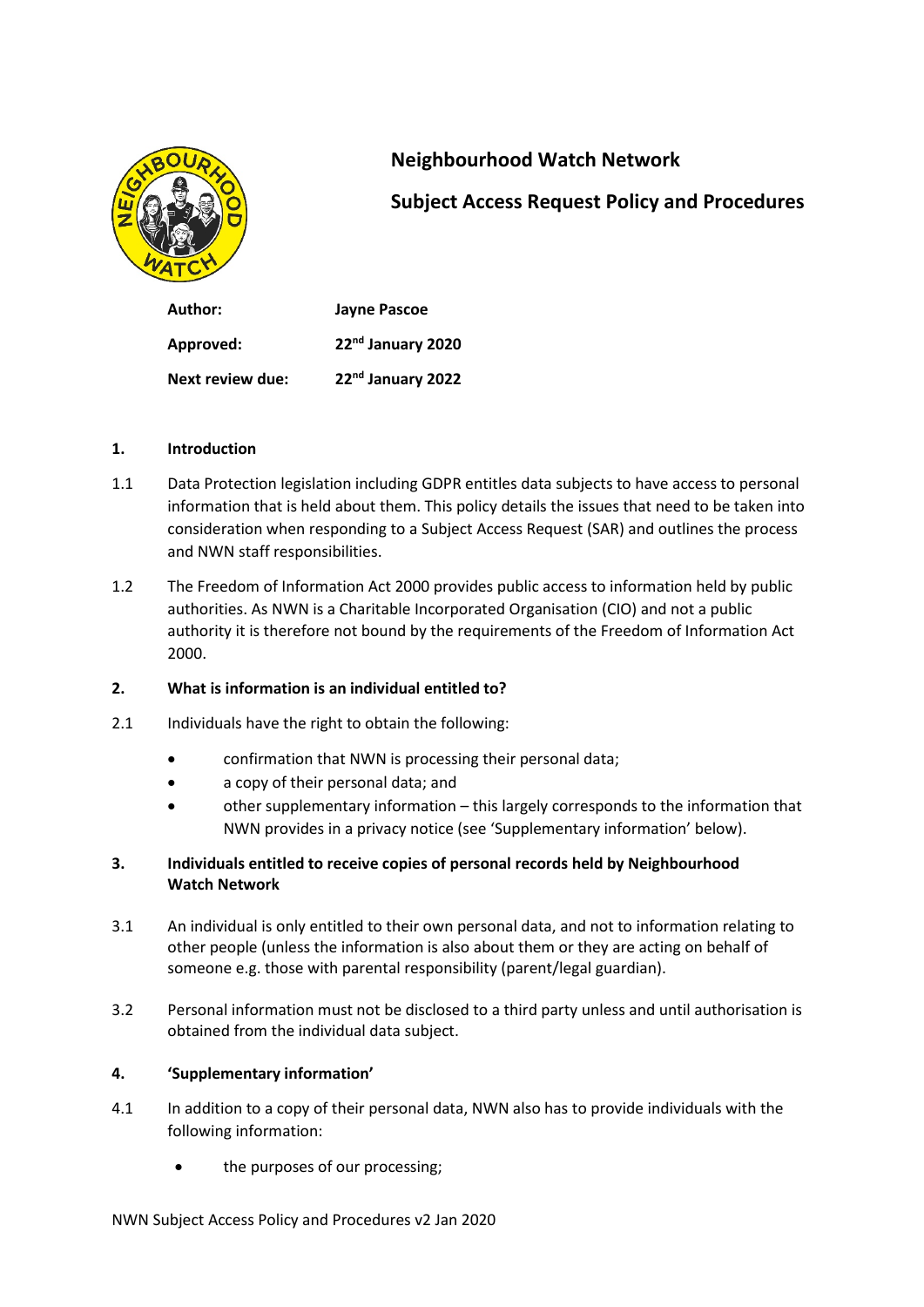- the categories of personal data concerned;
- the recipients or categories of recipient NWN discloses the personal data to;
- NWN's retention period for storing the personal data or, where this is not possible, the criteria for determining how long NWN will store it;
- the existence of their right to request rectification, erasure or restriction or to object to such processing;
- the right to lodge a complaint with the ICO or another supervisory authority;
- information about the source of the data, where it was not obtained directly from the individual;
- the existence of automated decision-making (including profiling); and
- safeguards NWN provides if NWN transfers personal data to a third country or international organisation.
- 4.2 NWN provides much of this information already in our **Privacy Notice**. A copy of this privacy notice should accompany any personal data sent to the individual.

## **5. Receiving a request for personal information**

- 5.1 A request for access to an individual's personal information held by Neighbourhood Watch Network can be made either in writing (by letter or e-mail) or verbally. It can also be made via social media and does not have to be made to a specific person or contact point within NWN.
- 5.2 A request does not have to include the phrase 'subject access request' or Article 15 of the GDPR, as long as it is clear that the individual is asking for their own personal data.
- 5.3 If the Subject Access Request is made verbally the staff member receiving it will record and date it in the Subject Access Requests log in the Admin folder on the NWN shared drive. The received date should be recorded on all written requests for records and these should similarly be recorded on the Subject Access Requests log. All Subject Access Requests received by staff should be notified to the NWN administrator who will process the request in liaison with the NWN Data Protection lead.
- 5.4 The Subject Access Request application must contain sufficient information to enable NWN to locate the information requested. The receiving staff member will check that the application fulfils the following criteria:
	- Full name, e-mail address, home address (if relevant) of applicant is provided.
	- Identification documentation has been provided where necessary.
	- The Subject Access Request is dated by the receiving staff member.
	- If someone else is acting on behalf of the applicant appropriate authorisation is given by the data subject.
	- The Subject Access Request provides enough data to identify where the records are being held.
- 5.5 If the application is deemed to be incomplete, the NWN Administrator will log details of request and then send either an e-mail or a letter or contact the person via social media (dependent upon the original channel the SAR was made through) requesting the necessary information to complete the application. The deadline of 28 calendar days for a response to the SAR will start from the date of receipt of the completed application.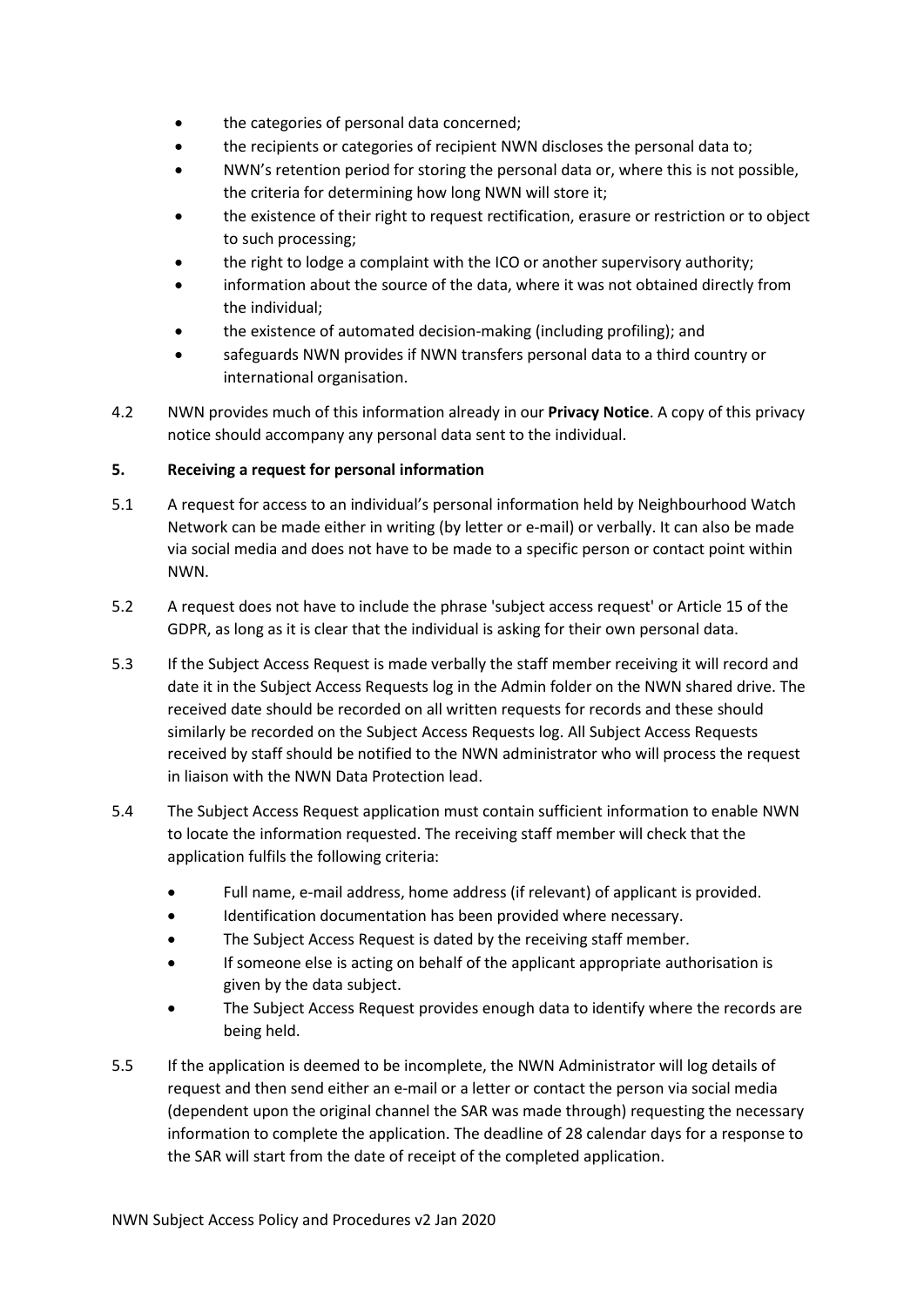- 5.6 If, after 3 months, no reply with further information has been received from the person requesting the data, the request will be destroyed using confidential means.
- 5.7 Data Protection legislation imposes a 1 month limit on disclosing personal records in response to a SAR unless it is complex / numerous. To ensure NWN complies with this time limit, a deadline of 28 days will apply from the date of receipt of a completed request to disclosing the requested information. If the request is complex or there are numerous requests from the same individual then this limit can be extended by up to a further 2 months. The data subject must be notified of any extension and the reason for it within 28 days of receipt of the original request.

## **6. Acknowledging a request for personal information**

6.1 Once a Subject Access Request has been received by NWN, the request will be logged in the Subject Access Request register by the staff member receiving the request within 24 hrs of receipt. An acknowledgement will be sent by the NWN Administrator to the applicant stating that Neighbourhood Watch Network is currently processing their request. This acknowledgement will be sent by e-mail, letter or via social media (dependent upon the original channel the Subject Access Request was made through).

## **7. Processing the Subject Access Request**

- 7.1 When a Subject Access Request is received by NWN then the following systems need to be checked for any personal data held on the Data Subject making the request: -
	- All Staff members' e-mails
	- Saved documents or e-mails on all staff member's desktops
	- Saved documents or e-mails on all staff member's work laptops
	- The NWN Shared Drive on Microsoft 365
	- Any USB sticks used by staff
	- Hard copies of membership information / job applications / tenders for contracts etc. held in the NWN Office or at staff home addresses
	- The OurWatch website
	- All correspondence records received by NWN
	- The Neighbourhood Watch Register

## **8. Data held by another organisation / party**

- 8.1 If the request indicates that data may be held by the local NW either at Force Area Association or Coordinator level, the NWN administrator will advise the requester that they may also wish to submit a Subject Access Request to their Force Area NW Association as obligations under the Act are in general placed on the holder of the record.
- 8.2 Where there is no association in place and information relevant to the SAR may be held locally, then the requester may be advised to submit a Subject Access Request to their local Police force for checks of any records they keep about Neighbourhood Watch membership.
- 8.3 If records are shared between two parties as joint data controllers, each organisation /party is obliged to deal with the access request and the authorisation to release the parts of the record they hold in order to ensure the request is processed within the 28 day timescale. Each organisation / party processing the access request will accept full responsibility for their own decisions with regard to that request.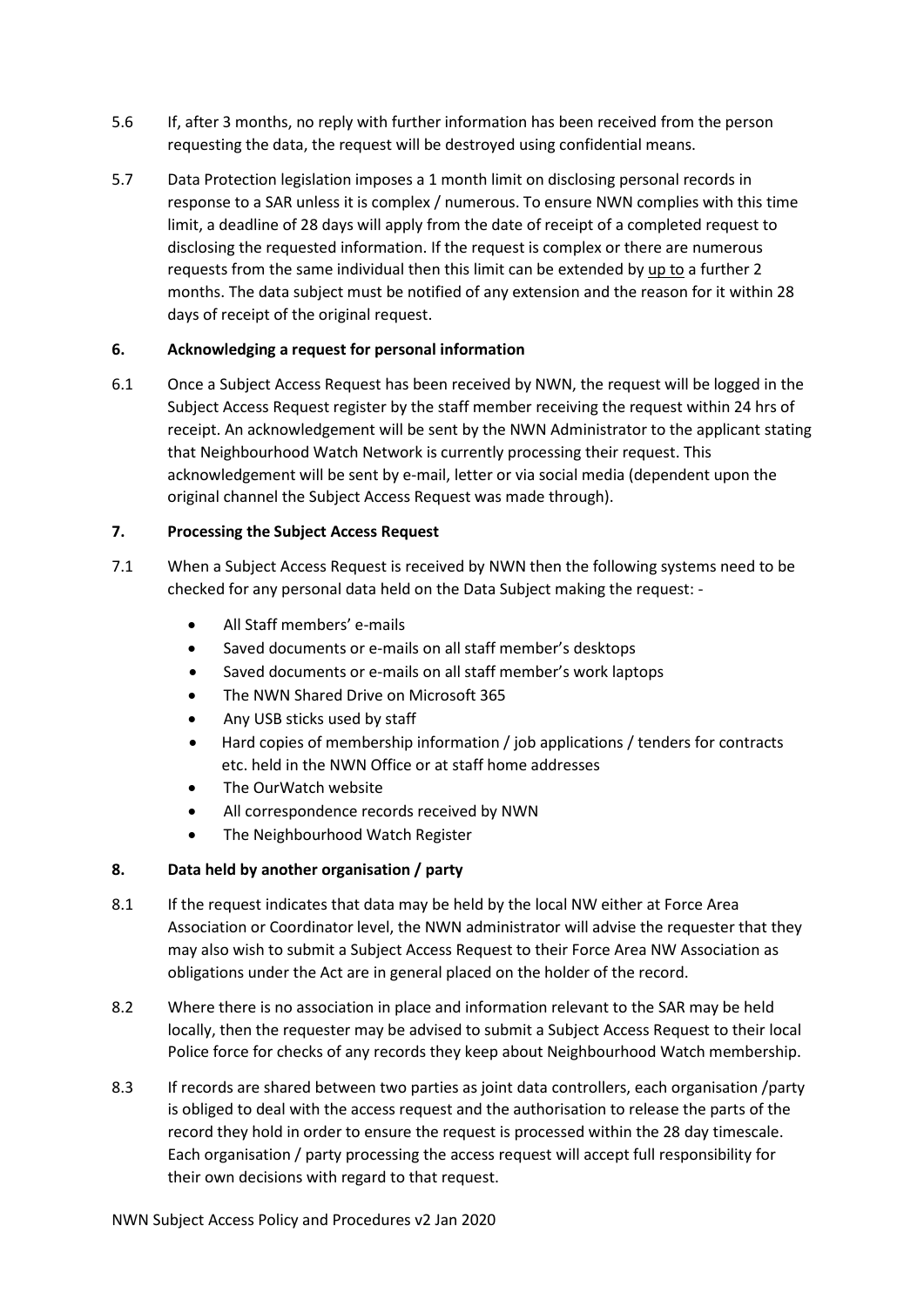8.4 If personal data about the Data Subject is contained within the Neighbourhood Watch Scheme Register or otherwise on the Neighbourhood Alert system, the Subject Access Request will also be forwarded to VISAV, that own the Neighbourhood Alert system, for them to provide the personal data held on that system in an accessible format. In these circumstances, it will be agreed between NWN and VISAV who will respond to the Subject Access Request, dependent upon which organisation is the data controller, or, where the data is jointly controlled, whether other personal data is held about the data subject by either organisation.

### **9. Fees**

- 9.1 In most cases a fee cannot be charged to comply with a subject access request.
- 9.2 However, where the request is manifestly unfounded or excessive a "reasonable fee" may be charged for the administrative costs of complying with the request.
- 9.3 A reasonable fee can also be charged if an individual requests further copies of their data following a request. The fee must be based on the administrative costs of providing further copies.
- 9.4 If a request is manifestly unfounded or excessive NWN can refuse the request. In any such cases NWN will seek advice from the ICO.

### **10. Reviewing the personal records**

- 10.1 It is the responsibility of the NWN Data Protection lead to review the record prior to its release and to decide what information, if any, should be released and what should be withheld. This review will verify:
	- a. If there are any references to third parties.

Responding to a subject access request may involve providing information that relates both to the individual making the request and to another individual. NWN does not have to comply with the request if to do so would mean disclosing information about another individual who can be identified from that information, except where:

- the other individual has consented to the disclosure; or
- it is reasonable in all the circumstances to comply with the request without that individual's consent.

Although NWN may sometimes be able to disclose information relating to a third party, a decision needs to be taken whether it is appropriate to do so in each case. This decision will involve balancing the data subject's right of access against the other individual's rights in respect of their own personal data. If the other person consents to NWN disclosing the information about them, then it would be unreasonable not to do so. However, if there is no such consent, NWN must decide whether to disclose the information anyway.

- b. If there are any abbreviations or complex terms which require explanations as to the content or their meaning (for example use of codes, jargon or acronyms) NWN can offer to 'go through' the information with the data subject to explain the meanings.
- c. If there are grounds to withhold information under other exemptions in the data protection legislation / GDPR, a record must be made in the Subject Access Request register of information withheld, along with justification of the exemptions that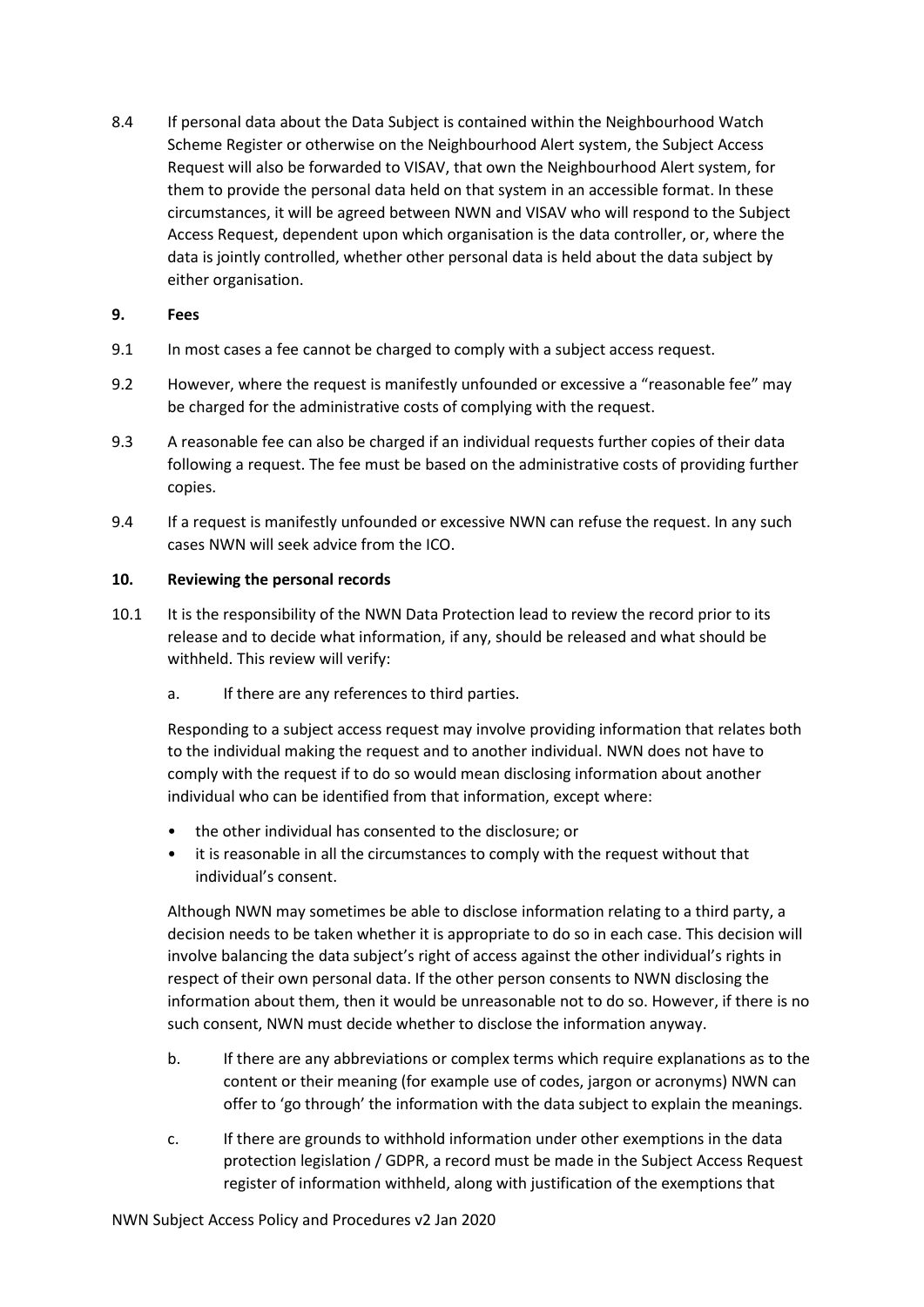were applied. These grounds should be notified to the requester in the response letter.

### **11. Finalising the request**

- 11.1 The NWN administrator will send an e-mail or letter to the requester to accompany the information intended for release. This should confirm the response to the original request.
- 11.2 Records will not be forwarded on to third parties but will only be sent to the original applicant.
- 11.3 If an individual makes a request electronically, the information should be provided in a commonly used electronic format, unless the individual requests otherwise.
- 11.4 Copies of records sent externally in the post should be:
	- In a sealed, tamper-proof envelope e.g. self-sealing jiffy bag
	- Addressed to a named person
	- Marked 'Private and Confidential'
	- Sent by special/recorded delivery
- 11.5 The NWN administrator will ensure that the Subject Access Request register contains a record of the date the final correspondence was sent and then mark the request in the register as "closed". A record of what was sent out in response will be kept either in hard copy in a locked drawer and marked "subject copy" or in the Data Subject Copies SARS folder. All correspondence must be kept on file for two years, in case any further action is required.
- 11.6 If the data subject themselves indicates that information about him or her is inaccurate or claims that the processing causes them damage or distress, the NWN Data Protection lead will investigate to review the information provided and respond to the data subject outlining the result of their review. If requesters are not satisfied with the response they should be informed of their right to complain to the ICO.

#### **12. Summary of Responsibilities**

- 12.1 Staff members will:
	- Log any Subject Access Requests they receive in the Subject Access Request register.
	- Record the data the request is received on any hard copy of the request and in the Subject Access Request register.
	- Ensure the NWN administrator is aware that the request has been received and receives a copy of the request.
	- Check their own desktop, laptop, USB stick(s) and hard copy data for any reference to the data subject.
	- Provide any data relating to the Data Subject to the NWN Administrator

#### 12.2 The NWN Administrator will:

- Ensure details of the request have been entered into the Subject Access Request register.
- Ensure the date the application was received is recorded.
- Ensure that the request contains sufficient detail for it to be processed.